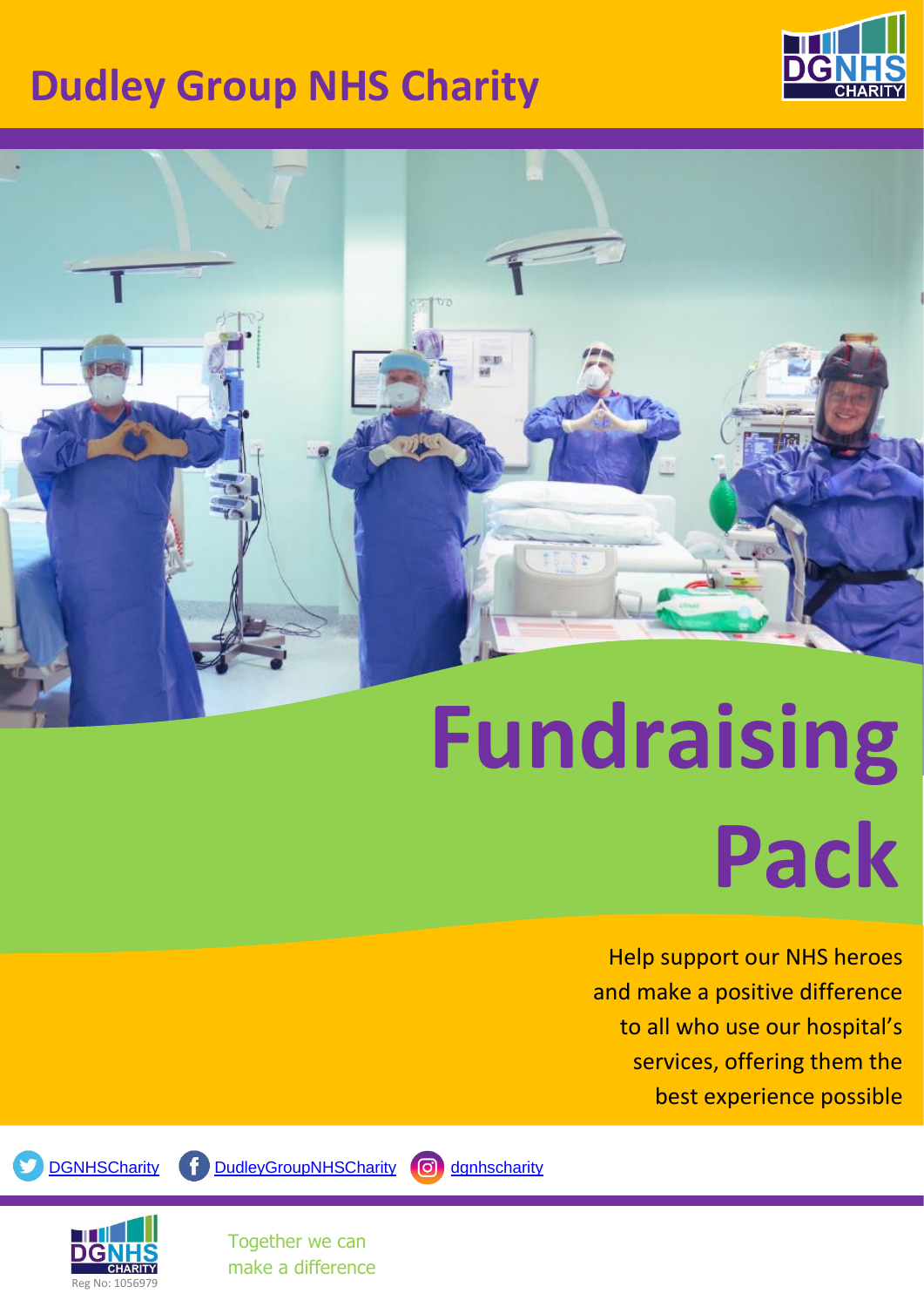### We need your support



### Before you begin your fundraising – ask for support

**Never be afraid to ask for help; colleagues and friends can be surprisingly supportive and may have some good ideas of their own.**

Once you inform us of your event, we can give you a Letter of Endorsement which can help you obtain some of outside help; for example local businesses can donate raffle prizes, offer reduced room hire, etc.

Seek official advice if you are planning a big event; local councils, the police and St John Ambulance. Make sure you are not breaking any laws and comply with any regulations regarding your venue.

Don't forget to ask for our help too.



#### **Contents**

| <b>Getting started</b>                      |                |           | 2  |
|---------------------------------------------|----------------|-----------|----|
| Tips for organising an event                |                | $\sim 10$ | 3  |
| Some legal information                      |                |           | 4  |
| <b>Creating publicity</b><br><b>College</b> | <b>College</b> |           | 5  |
| Organising a small raffle                   |                |           | 6  |
| How to do a risk assessment                 |                |           | 7  |
| <b>Checklist</b>                            |                |           | 8  |
| Event registration form                     |                |           | 9  |
| How to make your donation                   |                |           | 10 |

Contact the Fundraising Team on 01384 456111 ext 3349

Email: [dgft.fundraising@nhs.net](mailto:dgft.fundraising@nhs.net) | [www.dgft.nhs.uk/our-charity](http://www.dgft.nhs.uk/our-charity)

[DGNHSCharity](https://twitter.com/DGNHSCharity) [DudleyGroupNHSCharity](https://www.facebook.com/DudleyGroupNHSCharity) **C** [dgnhscharity](https://www.instagram.com/dgnhscharity/)



Together we can make a difference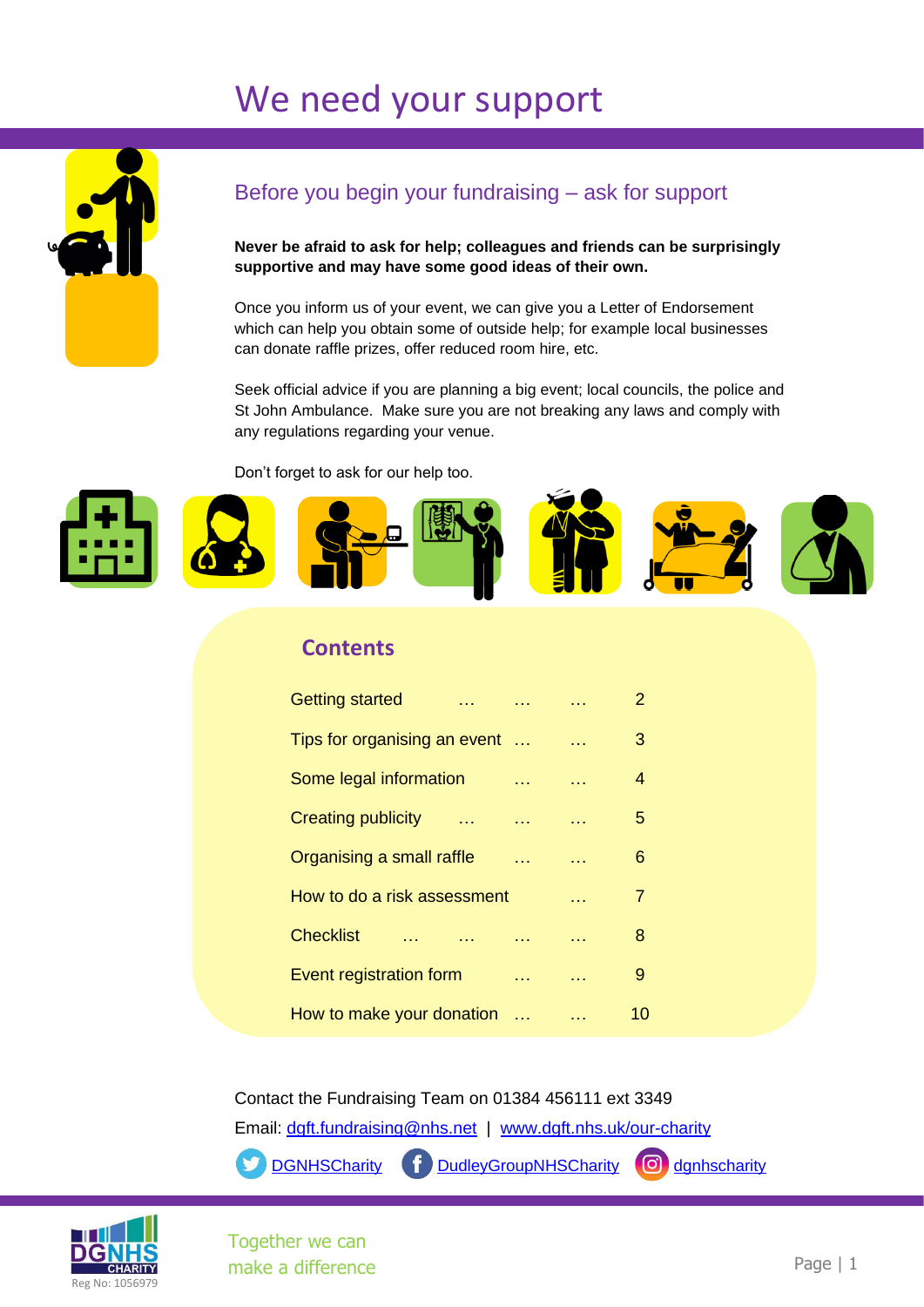### Helping you to help us



**Whether you are new to fundraising or an experienced regular we can offer you support. This fundraising pack is full of ideas and useful information to help with an event of any size.**

#### **Resources to help you**

We are happy to support your fundraising and can supply any of the following items if required:

- Sponsor forms
- Letter of endorsement
- Cardboard collection boxes
- Paper bucket wraps
- Leaflets and information

#### **Social Media Marketing**

We would be delighted to advertise your events and post pictures and videos on to our social media if appropriate.

Show your support for our charity and be the first to hear news and updates:

**[DGNHSCharity](https://twitter.com/DGNHSCharity)** 

**[DudleyGroupNHSCharity](https://www.facebook.com/DudleyGroupNHSCharity)** 

**[dgnhscharity](https://www.instagram.com/dgnhscharity/)** 

#### **Gift Aid**

**Gift aid is great** – it means that we can get an **extra 25%** from the taxman when a UK taxpayer donates to us. If you are doing a sponsored challenge, make sure that people fill in their details and tick the gift aid box on the sponsor form. We can provide you with gift aid envelopes if you're doing any sort of collection.

#### **Charity of the Year**

Do you know of a company or organisation who would nominate our appeal as their chosen charity of the year?

Some companies run a scheme where they match fundraising carried out by their staff. Ask if your employer offers match funding; you could double your donation!



#### **Online fundraising**

Creating your own online fundraising page is a great way to raise sponsorship, boost donations for an event, take donations in lieu of presents or collect in memory donations.

Our Better Brighter Futures Appeal has its own page on JustGiving where you can create your fundraising page to share with your friends and family; simply scan the QR code on the left or go to:



www.justgiving.com/campaign/NHSThankYou

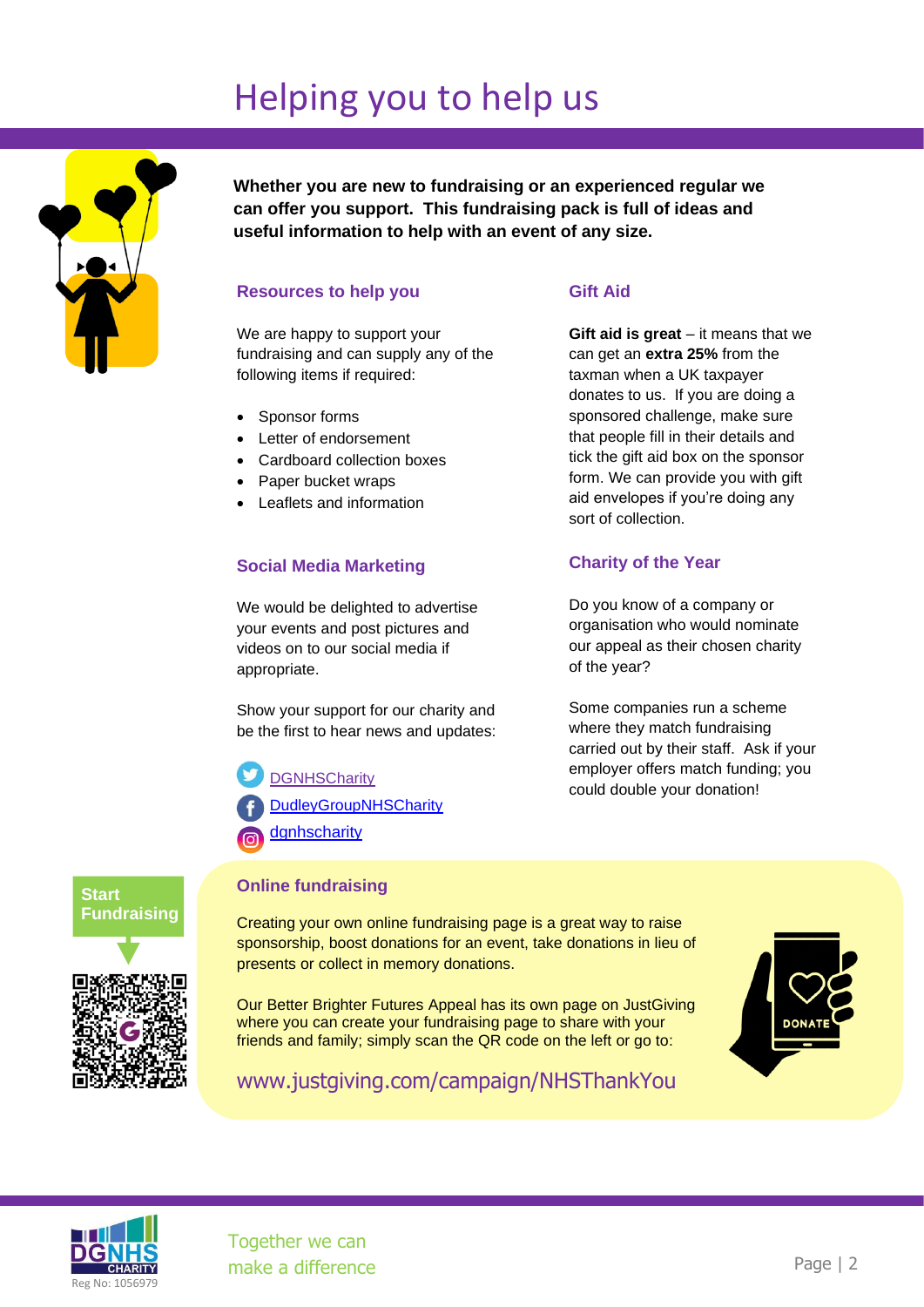# Top tips for organising an event



**Think carefully about the event before you start and put an action plan together. Work out how long it will take you to organise, who could help you, how much it might raise in relation to the effort involved. Try to find something that you will enjoy doing.**

#### **Planning**

- Is the date suitable or does it clash with any major events in your area?
- Who can help you?
- Do you need a committee?
- How much are you aiming to raise?
- Do you have time to organise everything?

#### **Work out a budget**

Costs include postage, printing, photocopying, equipment, catering and hire charges. Try to get individuals or local businesses to donate the things you need.

#### **Venue information**

- Is the venue free? If not how much does it cost?
- Is it big enough? Are there enough seats / tables etc?
- Does it have disabled access?
- Is a deposit required? Would you lose it if you had to cancel?
- Do they provide catering? How much, what choice is there? Is there a vegetarian option?
- Can they meet other dietary requirements?

#### **Equipment**

- Do you need a TV, video, CD player or microphone?
- How much would this cost? Can you get the equipment for free?
- Do you need to put down a deposit? Would you lose it if you had to cancel the event?

#### **Licence/permission**

You may need an entertainment licence or to inform the local police or the council – check with the venue where the event is being held.

#### **Helpers**

- How many people do you need to help you run the event?
- Do they know what to do? Make sure you brief everyone thoroughly before the event.
- Remember to thank them after the event.

#### **Health and safety**

- Do you need to complete a risk assessment?
- Do you need first aid cover?
- Do you need to make alternative arrangements if it is an outside event and the weather is bad?
- Do you need insurance?

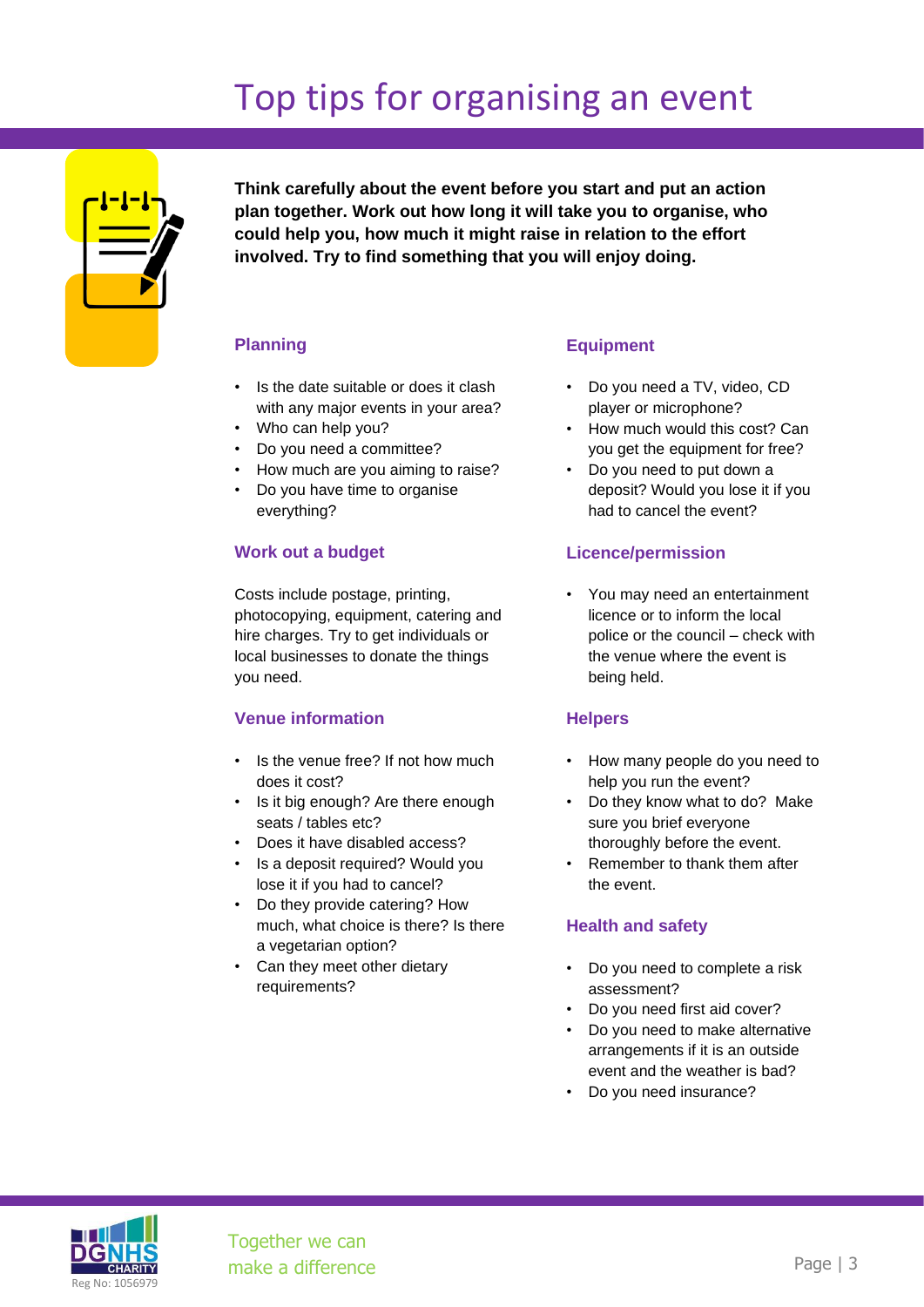# Top tips for organising an event



#### **Promoting your event**

- Do you know who you are trying to attract to support the event?
- Do you need any flyers, posters, or invitations? How many? Who will design and print them?
- Have you decided where to distribute them?
- Do you need to send a press release to local papers or local radio?

#### **Finance**

- Will you receive money before, during or after the event?
- Do you have somewhere safe to keep the money?
- Keep careful records of the accounts so that you can show exactly how any money has been handled.

#### **Get in contact with us**

Let us know what you are planning and when it will take place. We will be happy to discuss your ideas and advise you on any legal aspects.

We are happy to support you and we appreciate your hard work.

We would also be delighted to receive pictures and videos relating to the event and may use them on our social media.

Our contact details are: [dgft.fundraising@nhs.net](mailto:dgft.fundraising@nhs.net) 01384 456111 ext 3349

### Some legal information

**There are a number of laws and regulations governing how people can collect or fundraise for a charity. Different laws and regulations apply depending on where and how you decide to raise funds. They are designed to protect you and ensure best practice.**

When you are fundraising for our charity, you are representing us, so we ask you to comply with our fundraising rules, the relevant laws, and regulations.

It is essential that any fundraising activity or event should be run legally and safely. We are here to help, so please don't hesitate to contact us and we'll be happy to discuss your ideas/event with you.

#### **Promotional Materials**

On all printed materials you use, including letters, tickets, and posters, you **must** state that the DGNHS Charity is a Registered Charity, Number **1056979**.

If you would like an electronic copy of our logo (PNG) for use on materials, please email your request to [dgft.fundraising@nhs.net](mailto:dgft.fundraising@nhs.net)

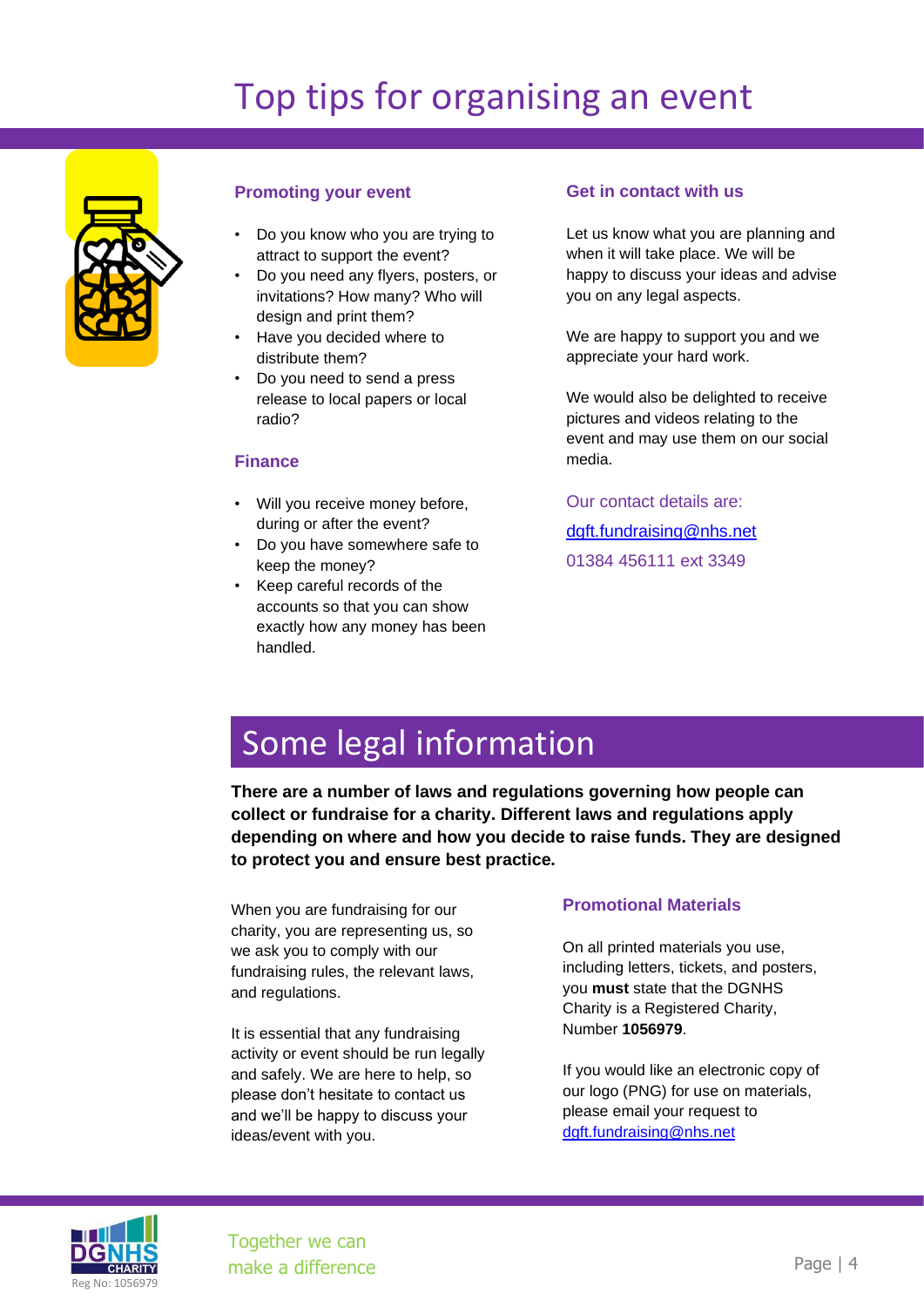### **Publicity**



**Publicity is the lifeblood of fundraising. And now you can reach the people you need to through the right media, free of charge. To achieve this, you need to be creative. This guide is designed to assist you in gaining publicity to help your fundraising effort.**

#### **Writing a good press release**

Editors are interested in how newsworthy a story is, rather than how worthy it is.

Your press release needs to be well written to catch their eye.

The best press releases have:

- a gripping first paragraph
- a local link or a good human interest angle
- a quote from a named person
- a contact name and number

Ask yourself: 'Is there something unusual or unique about it?'

Your press release should answer all the following questions:

- who is doing it?
- why is it being done?
- what is it?
- where is it?
- when is it?

Try to put yourself in the position of the person reading your press release who will be judging whether your story is newsworthy.

Please share your press release with us before you circulate it. We will be happy to help you with your marketing or with ideas on how to get publicity.

#### **Photographs**

A picture paints a thousand words and increases your column inches coverage. Consider emailing a highquality JPEG or PNG. Please check that you have permission to use the image.

Remember to send us any pictures or videos you have before, during or after the event so that these can be posted on our social media.

#### **A press interview**

If the press wants an interview then the most important thing to remember is to be prepared – know what you are fundraising for and how you are going to do it. Have a couple of points ready that you want to get across – feel free to ask the reporter what questions they are likely to ask before the interview.

And finally, remember the following five key messages:

- be clear
- be upbeat
- give examples to illustrate
- avoid jargon
- concentrate on your key message

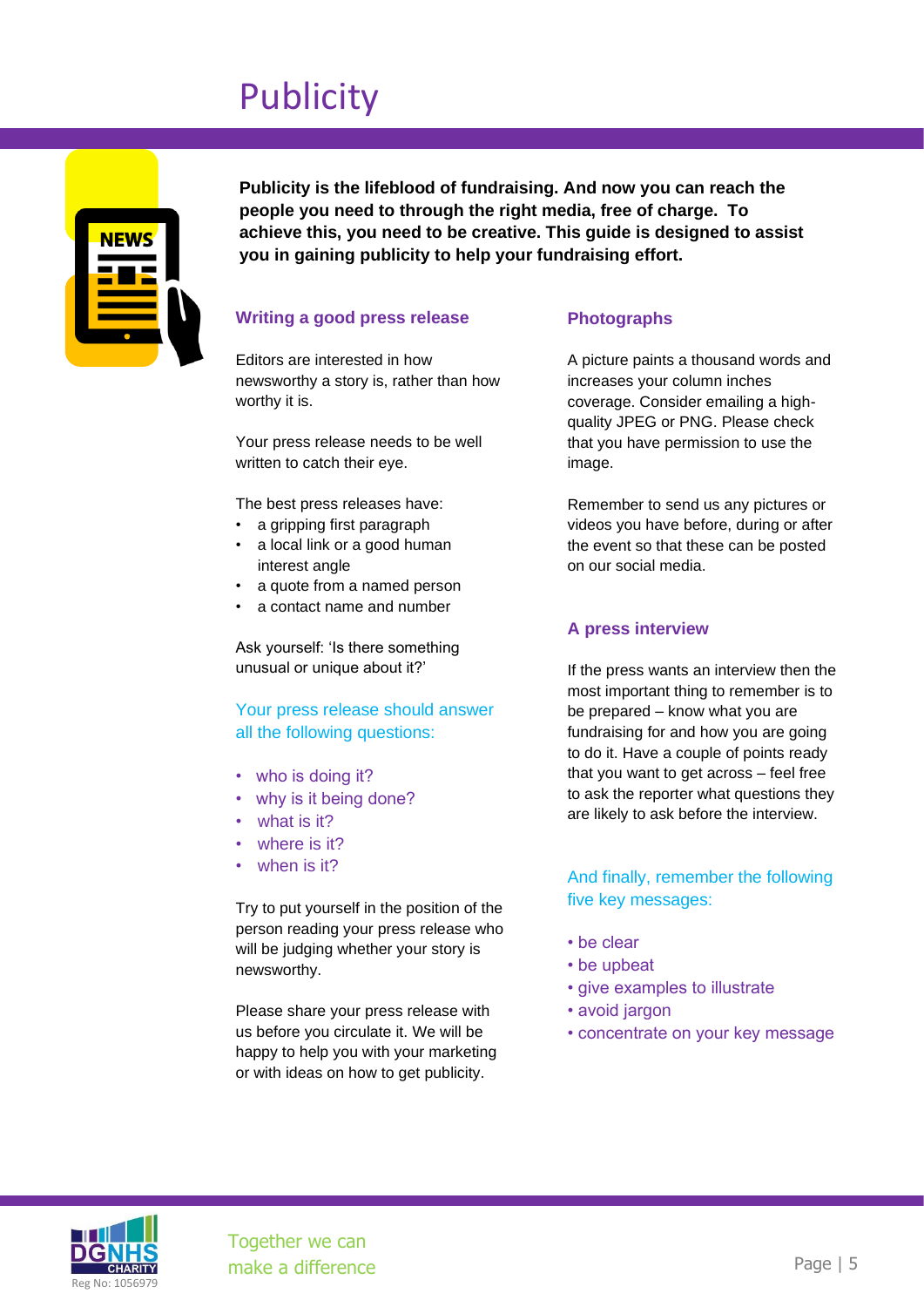### **Running a small raffle**



**Most people run raffles as part of their events, such as dinner dances and parties. These types of lotteries are referred to as 'incidental non-commercial lotteries'; in other words, the lottery is not the main event.** 

When running an incidental, noncommercial lottery, you will be exempt from many of the rules and regulations governing other types of lotteries. However, although the rules are less strict, the Gambling Act 2005 still applies.

When organising an incidental lottery, you should consider the following rules:

- All lottery tickets must be sold at the event, with all participants present.
- You cannot offer more than £250 in prizes, even if prizes have been donated.
- You cannot offer cash prizes.
- You cannot conduct a 'roll-over' lottery of any type.

By adhering to these rules, the process of running an incidental noncommercial lottery is actually made a lot simpler. You will need to print or buy ticket books, collect prizes and choose your ticket price ahead of time. Then, on the day of your event, you can sell tickets to interested parties.

Always supervise anyone **under 16** collecting sponsorship or raffle money.

The best way to conduct a lottery as part of another fundraising activity is to leave the prize draw until the end of the event. This way, not only will you have more time to sell tickets, but people will also stay to see if they've won, giving you more time to fundraise with other activities too!

#### **Four steps to a successful raffle**

Once you have decided to conduct a lottery and have reviewed the relevant legal requirements, it's one of the easier fundraising events to plan. Running a lottery requires four simple steps:

- Buying ticket book
- Obtaining prizes
- Promoting the raffle and selling tickets
- Drawing the winners

By making yourself aware of current legislation and keeping your plans organised, you are well on your way to a successful raffle. However, if you're ever in doubt about your plans or need assistance, you should contact your local authority, the Institute of Fundraising, the Gambling Commission, or check the Gambling Act 2005.

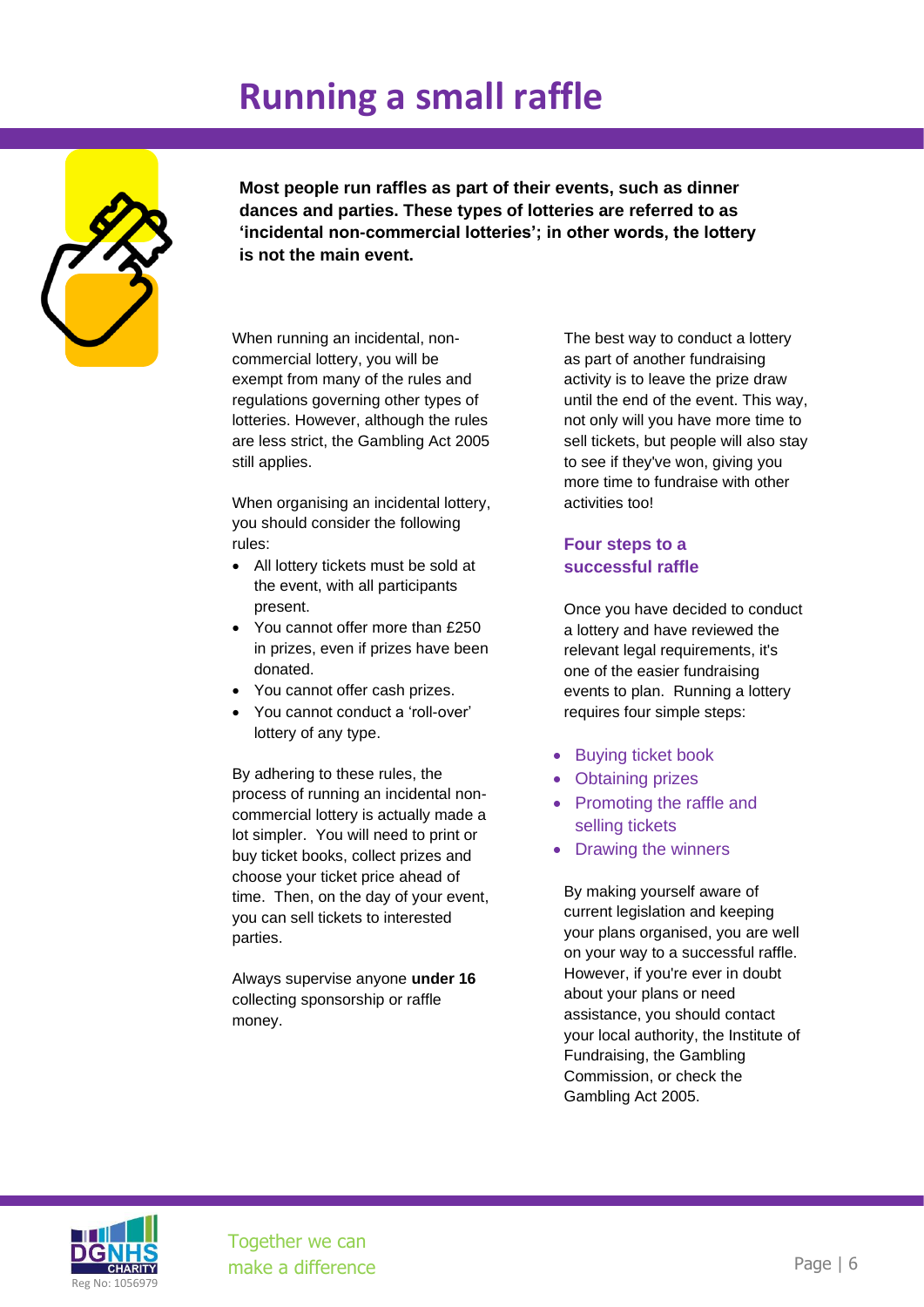### How to do a risk assessment



**You need to determine whether you have taken enough precautions or should do more to prevent harm or damage. The aim is to ensure that no one gets hurt or becomes ill and that no property gets damaged or lost.**

It is important to decide whether a hazard is significant, for instance, electricity can kill, but the likelihood of it doing so at an event is remote, provide that 'live' components are insulated and there is no damage or defects present.

- Identify the **significant hazards** to persons or property. Such as untidy or damaged power cables, wet floors, fire escape routes.
- Determine **who or what might be harmed** and how. Could be visitors, children, the elderly, equipment, property and parked cars.
- **Evaluate the risks** and decide whether the existing precautions are adequate, or whether more should be done.

Consider how likely it is that the hazard could cause harm and think about the severity and consequence of the harm.

• **Record your findings**

A set of letters and a set of numbers are generally used, i.e. A to C for the severity and consequence of the harm, and 1 to 3 for the likelihood that the hazard will occur.

- $A =$  death, major injury, major damage or loss to property,
- $B =$  injury lasting over 3 days, damage to property/equipment,
- $C =$  minor injury, minor damage to property/equipment.
- 1 = extremely likely to occur,
- $2 =$  likely to occur,
- 3 = slight chance of occurring.

A1 = being the most severe and in need of immediate attention, E5 = being the least severe and a last priority to reduce the risk.

e.g. A bare electricity cable running along a window sill is extremely likely to cause death, having a rating of A1, and a plant pot on a window sill is less likely to fall off and hit someone, but if it did it would be a minor injury, so would have a rating of C3.

• **Review your assessment** and revisit if necessary. The assessment will have to be reviewed and revised whenever something major in the event changes, i.e. location or weather.

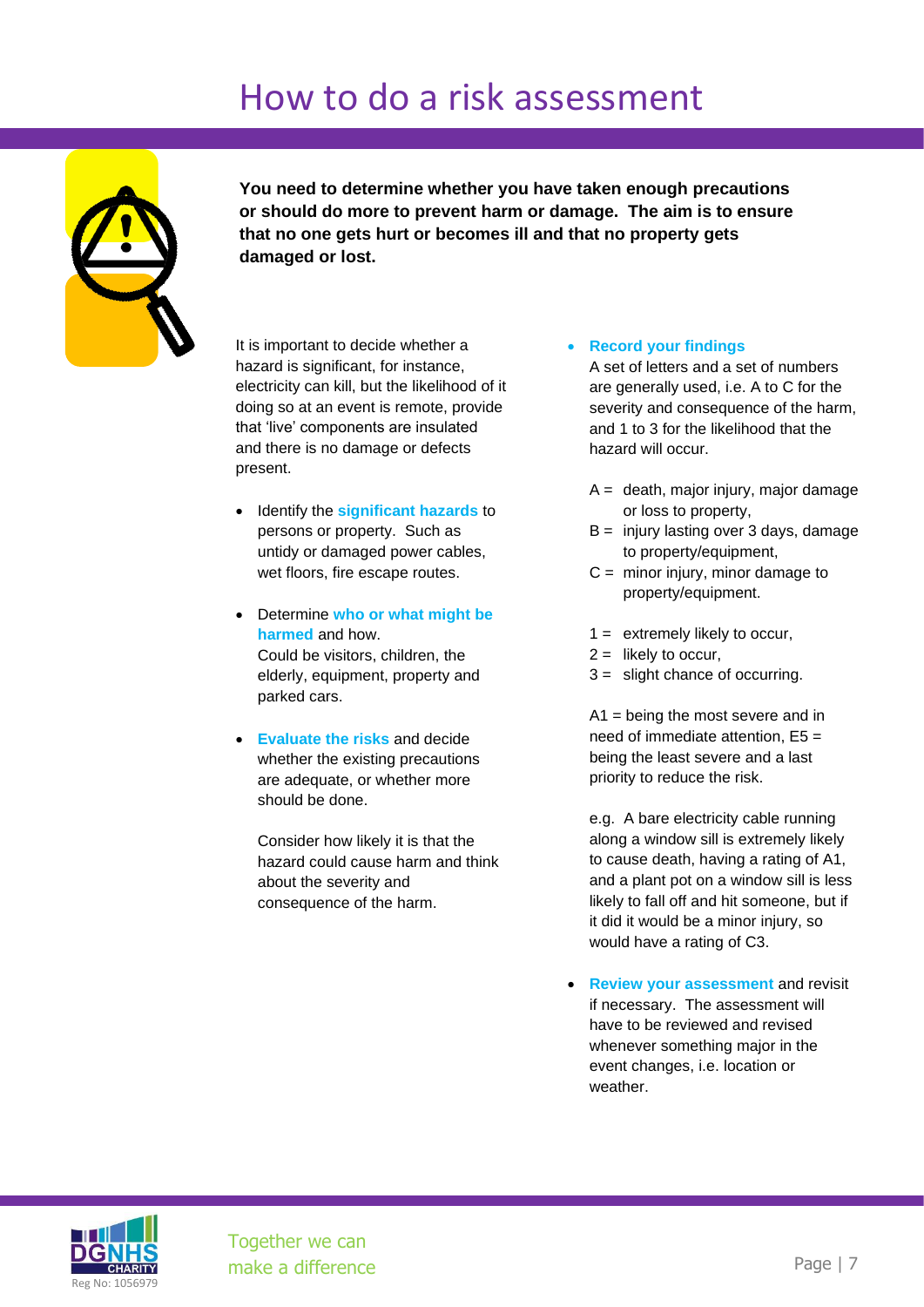### **Checklist**

| $\blacksquare$ | <b>Contract</b> |
|----------------|-----------------|
|                |                 |

**This checklist is a guide to what you need to do (and when). Every fundraising event is different so not everything will apply to you.**

#### **8 - 10 Weeks before your event**

 $\Box$  Plan/decide on your event and set a date. The timescale can reduce for smaller events, for example a dress down day.

 $\Box$  Set budget, confirm venue and any equipment or special licence.

 $\Box$  Contact us to let us know what is planned. If you would like to request someone from the Hospital to attend your event please let us know as soon as possible.

 $\Box$  Arrange your materials to promote the event (ie posters, tickets).

 $\Box$  Carry out a risk assessment.

 $\Box$  Set up a Just Giving site if gaining sponsorship is appropriate.

#### **6 - 8 Weeks before your event**

 Begin publicity – send out posters, emails and invites.

 $\Box$  Send copies of the publicity material to us; we may be able to promote your event online.

 $\Box$  Use your Facebook and Twitter to let everyone know what you're doing and how they can get involved.

 Ensure you have enough helpers. Write a plan of what you need them to do. For a larger event hold a meeting in advance to assign tasks, it may be that they can help with some of the planning.

#### **4 - 6 Weeks before your event**

 Double check health and safety, is everything covered?

#### **3 - 4 Weeks before your event**

 $\Box$  Arrange media publicity with local press and radio.

#### **2 - 3 Weeks before your event**

 $\Box$  Let us know of anything you need us to send out for your event, including bucket wraps or leaflets.

 $\Box$  Invite the local press to the event (ask for a photographer). If they are unable to attend ensure someone is there who can take some pictures.

#### **One week before your event**

 $\Box$  Get tweeting details of your event on a daily basis and update Facebook.

 $\Box$  Contact your helpers to confirm their attendance.

Arrange to collect any equipment or prizes; don't leave it until the day.

 $\Box$  Run through how the event will go and identify if you need to make any alterations. Check through your risk assessment.

#### **On the day**

 $\Box$  Ensure you delegate tasks to your helpers, don't try to do it all yourself.

 $\Box$  Once set up, walk around and check to ensure there are no obvious trip hazards or other safety concerns. Double check through your risk assessment.

□ Arrange for someone to take pictures of the event.

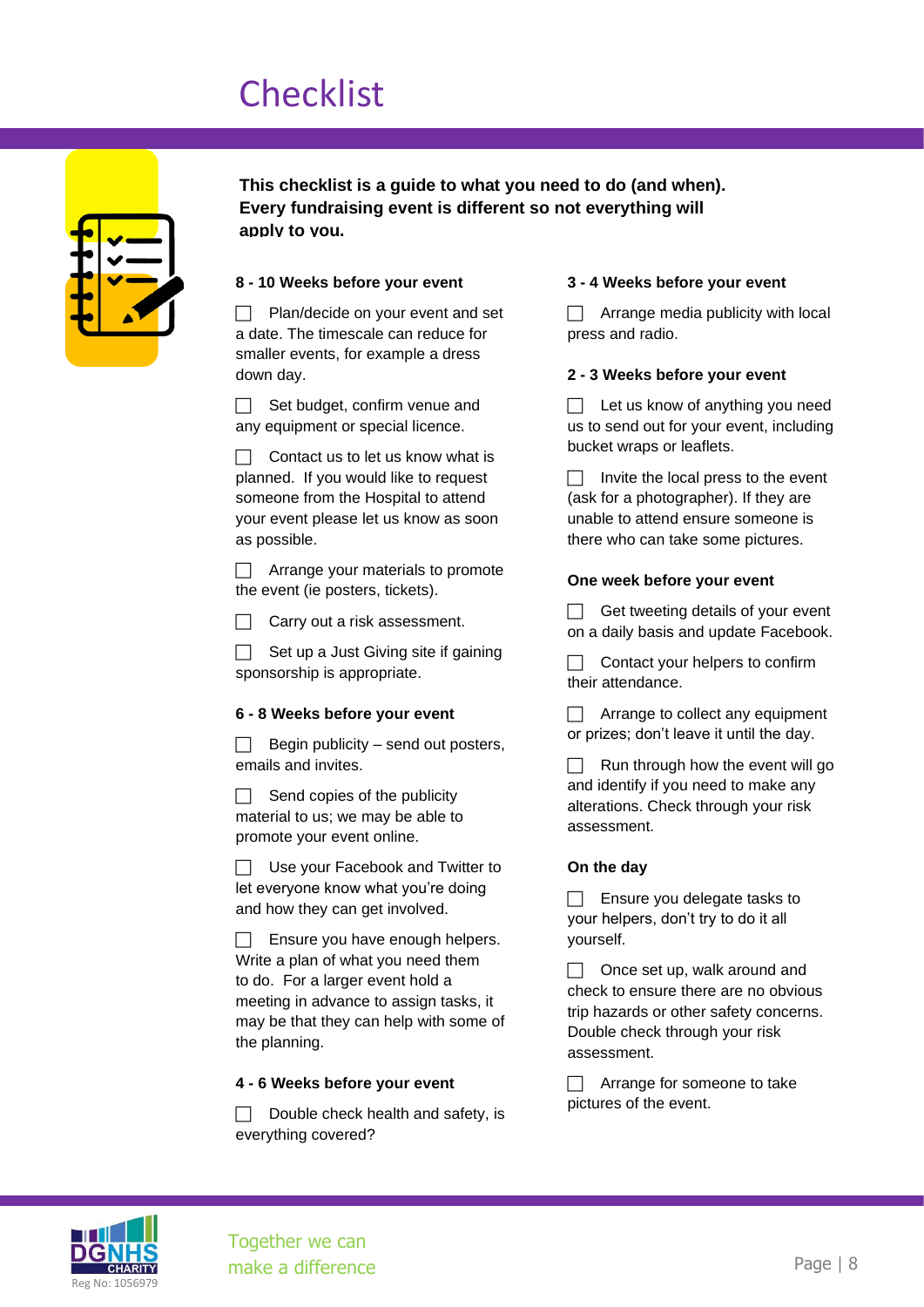### Event Registration Form

| ہ <mark>⊔ے</mark><br>$\mathbf{O}$<br><u> 교도</u> |  |
|-------------------------------------------------|--|
|                                                 |  |

**Please send in this form as soon as you have decided to hold an event.** 

### **Contact Details**

| Person/group organising the event |  |  |
|-----------------------------------|--|--|
|                                   |  |  |
| Address:                          |  |  |
|                                   |  |  |
|                                   |  |  |
| Contact:                          |  |  |
|                                   |  |  |
| E-mail:                           |  |  |

### **Event Details**

| Name of event:                                | Date:                          |
|-----------------------------------------------|--------------------------------|
| Location:                                     | How much do you hope to raise? |
| Please give a brief description of your event |                                |

Do you have an online sponsorship page (ie JustGiving)?

Would you like help with any of the following:

- □ Sponsor Forms □ Letter of Endorsement □ Collecting Boxes
- 
- □ Bucket Wraps □ Merchandise (badges and toys) □ Posters / Leaflets

I agree to take full responsibility for the above event, to adhere to any relevant health and safety rules and regulations and to respect the Dudley Group NHS Charity at all times. I agree to keep the DGNHS Charity informed of what I am doing and to donate any funds raised within two months of the event. I also agree to inform the press and/or relevant authorities (i.e. local town or district council) should this be necessary.

| Signed: |  |
|---------|--|
| Name:   |  |
| Date:   |  |